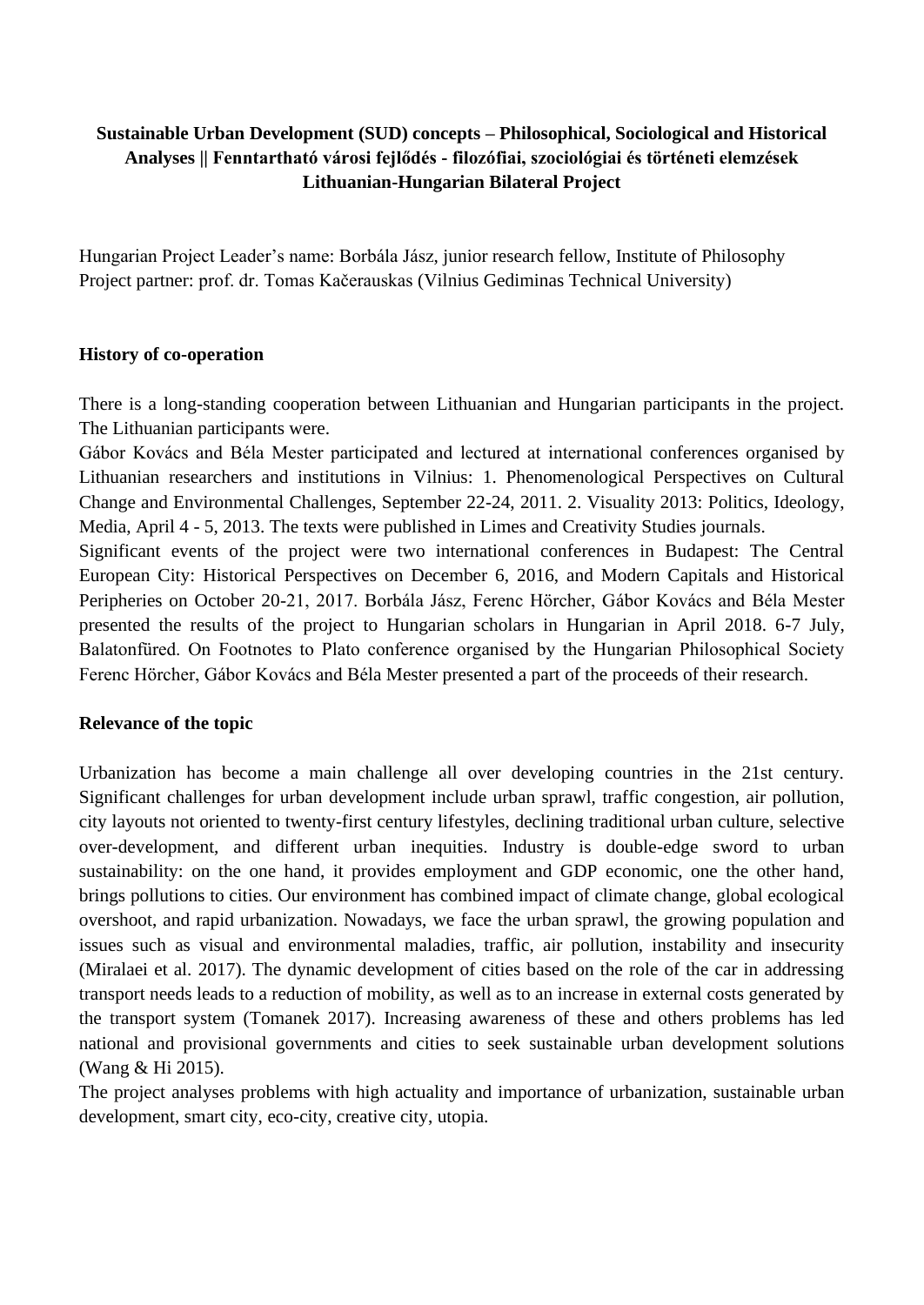### **Research project – Description of the objectives and expected results**

The aim of the project is to analyse the methodological problems of creativity research and to compose the creativity indices of the city taking into account the specific of region and to evaluate the interconnections between urban creativity development and the indices of economic growth, as well to raise the interdisciplinary qualification of the researchers. The task of the project is to develop the conception of creative city and methodology of creativity indices determining the composition and the values' weight of integral urban creativity index (IUCI), analysing the interconnections between urban creativity and economic growth. *[Tomas Kacerauskas]*

Always the potential of the cultural and creative activity is best realized and demonstrated at city level for three main reasons. First, cities have historically been at the center of innovation and change, local autonomy has increased over time to enable cities better to address cultural opportunities and challenges, geographical clustering, often generates positive externalities in the areas where they are located. The Cultural and Creative Cities Monitor's quantitative information is captured three general domains are: Cultural Vibrancy measures the cultural 'pulse' of a city in terms of cultural infrastructure and participation in culture; Creative Economy captures how the cultural and creative sectors contribute to a city's employment, job creation and innovative capacity; and Enabling Environment identifies the tangible and intangible assets that help cities attract creative talent and stimulate cultural engagement.

Historical and phenomenological glance on such Central European city as Vienna, give wide possibility for deeper understanding how these contemporary domains are applicable to the cultural and artistic life at the second part of XX century. Additionally we will analyze such cultural friendly dimensions as openness, tolerance, cultural participation and city attractiveness [Basia Nikiforova]

The terms of 'city' and 'urbanity' have an important role in the theoretical self-understanding of the modern societies both in the field of the politics and philosophy, especially in the description of the ideal typical audience of the modern and (in East-Central Europe) national genres of the belles-lettres and philosophy. This Research Unit, based on the results of the previous period of the same Lithuanian–Hungarian bilateral program, will be focussed on the following questions: (1) the history of the usage of the terms of 'city' and 'urbanity' in the philosophical texts of the national modernisation programs of the East-Central European region, (the reception of the Scottish Enlightenment, German Popularphilosophie, Kantianism and Hegelianism in the 18th-19th-century East-Central European philosophies, from the point of view of the concepts of civilisation, culture, and urbanity); (2) narratives of the 'local form of the urbanity' in the East-Central European national histories of ideas. *[Béla Mester]*

The history of Bucolic utopias with its aversion to city-life with its mobility, openness, proneness for experimentation with lifestyles reaches back to prehistoric times. City is an ancient mythologeme representing both hell and heaven for social imagery: Jerusalem versus Babylon. It is conspicuous fact that utopia, the perfect society, from Plato to Campanella, is frequently imagined as a city. Premodern anti-urbanism was imbued with republican ethos – countryside and its inhabitant, the honest peasant was conceived as the defender of simple, ancient values who, in opposite to the lustful hedonistic citydweller, was ready to sacrifice his life for fatherland. This mythic picture was a reflection of the crisis of late Roman republic but, in the later centuries, it became a common topos of anti-urban attitudes.